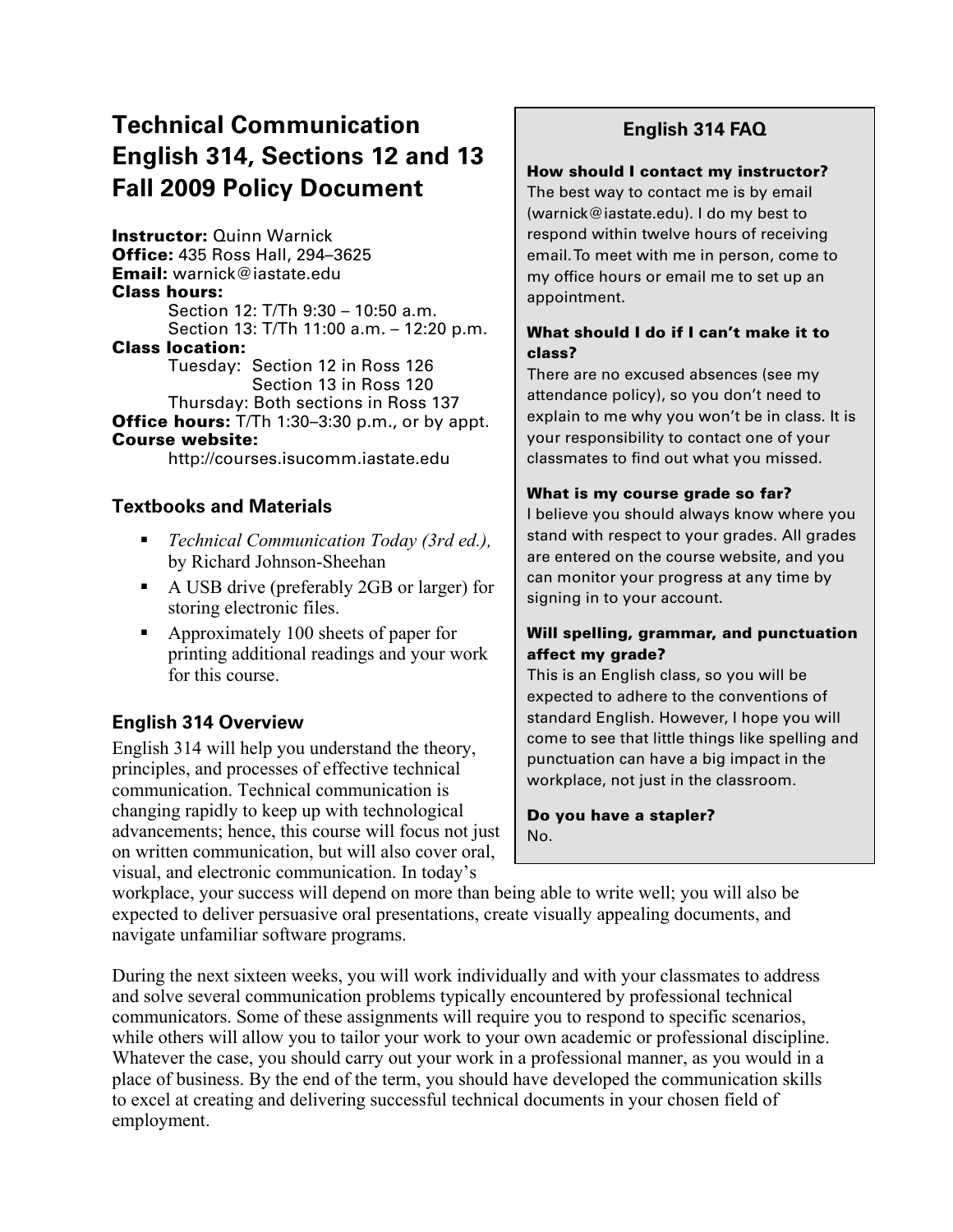# **Five Simple Things You Can Do to Succeed in this Course**

**1. Do the readings.** We won't have time to discus every aspect of the readings in class, but that doesn't mean they're not important. Your ability to succeed on the major assignments will be greatly improved if you take the time to thoroughly review and comprehend the assigned readings.

2. Raise your hand. Participating in class discussions is a quick way to earn some easy points, not to mention the fact that lively discussions make class more enjoyable for everyone.

**3. Find a friend.** When you miss a class and need to find out what we did, your classmates should be your first resource. Find someone you can trust and exchange contact information so you can contact each other when the need arises.

4. Play nice. A significant portion of your grade in this course will be determined by your work on collaborative assignments. You don't need to be best friends with the other students in your group, but your success (and your grade) will be enhanced if you treat your classmates with kindness and respect.

5. Come see me. I am available for individual meetings every Tuesday and Thursday during my office hours, and I can meet at other times as needed. When a minor issue arises, see me *before* it becomes a major problem.

# **English 314 Objectives**

**General Objectives.** Through readings, class discussions, and assignments, you will learn to:

- Apply rhetorical principles to technical communication.
- **Employ the generic requirements of** important forms of technical communication.
- **Implement principles of effective** document design and the display of quantitative data.
- Understand the influences of organizational settings in the composition of technical documents.
- Understand the conventions of your discipline and be aware of the variety of conventions across disciplines.
- Participate in the collaborative planning and executing of a project.
- Understand how ethical issues influence research and application in your discipline.

**Specific Objectives.** In addition to the university's general objectives, I have established specific goals for this section of English 314. By the end of the semester, you should be able to:

- distinguish between effective and ineffective technical documents.
- $\blacksquare$  employ thinking and composing strategies that produce successful technical documents.
- understand the role of visual rhetoric in technical communication.
- no apply successful communication techniques across all modes (written, oral, visual, and electronic).
- use various software programs to enhance your written and electronic documents.

# **Class attendance and participation**

You will complete much of your work for this course in small groups, and you are expected to fulfill your fair share of group work and to interact courteously with your peers at all times. Classes are conducted in a discussion/workshop format; therefore, regular attendance and active participation are important. My attendance policy is simple: you may miss three classes (for any reason) without penalty. Each additional absence (for any reason) will lower your course grade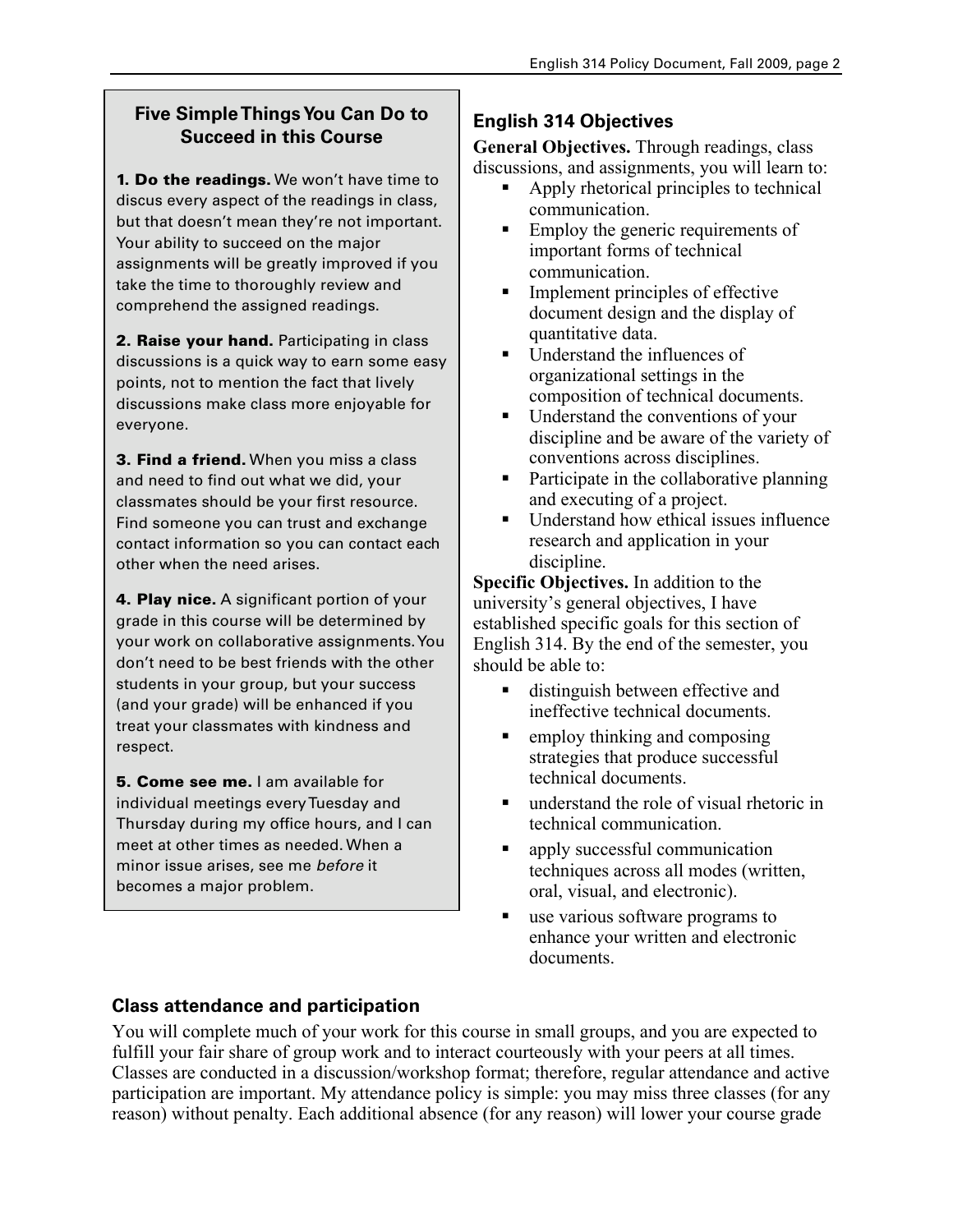by 1/3 of a letter grade (from B to B-), and six or more absences will result in a failing grade for the course. Because our time in class is limited, promptness is important. Three tardies will be counted as one absence.

## **Software and Technology**

One aim of this course is to increase your electronic literacy. Hence, many of your assignments will be submitted electronically, via the course website. In addition, the major assignments will require you to use, at minimum, word processing, spreadsheet, and presentation, and photo-editing programs. Our course will meet regularly in a computer lab, which will provide opportunities to learn from and share with your peers. However, you will not be able to complete all computer work in class, so you will either need your own computer or arrange to use one of the oncampus computer labs.

### **Grading and Evaluation**

**Overview.** Four major assignments will constitute the bulk of your grade for this course. In addition, a midterm exam, several short quizzes and assignments, and regular participation in class discussions will influence your final grade. Major assignments will be penalized one letter grade (from B to C) for every class period they are late. You must complete all units to receive a passing grade at the end of the semester. Shorter assignments will normally be worth 10 points, and all short assignments will be averaged together. Because these short assignments relate directly to the topic of discussion each day, they will receive no credit if they are turned in late.

**Grading Scale.** All major assignments will be evaluated using the following scale:

| Α<br>$94 - 100$ |
|-----------------|
|                 |

- **A-** 90 93.99 **C-** 70 73.99
- **B+** 87 89.99 **D+** 67 69.99
- 
- **B-** 80 83.99 **D-** 60 63.99
- **C+** 77 79.99 **F** 0 59.99

## **Five Things You Can Do to Annoy Your Instructor**

1. Let your cell phone ring in class. When you come to class, turn your phone off or set it to vibrate. If you are expecting an emergency call, let me know in advance.

2. Send me an incomplete email message. I have no idea who cyclonefan29@iastate.edu is. When you email me, make sure to sign your name and put the words "English 314" in the subject line.

**3. Ignore directions.** You will have a great deal of leeway on most assignments in this course, but when I ask you to do something a certain way, it's for a reason. Ignoring directions, even small ones, signals to me that you don't take your work seriously.

4. Fail to proofread. Every modern word-processing program has a built-in spell-check function. Use it. Then check your work for mistakes the software program didn't catch. Repeat as needed.

5. Ask me "Did we do anything important in class on Tuesday?" No matter what we did, the answer will always be the same: Yes, what we did was important, and yes, you're digging your grave every time you ask me that.

- $\textbf{C}$   $74 76.99$
- 
- 
- **B** 84 86.99 **D** 64 66.99
	-
	-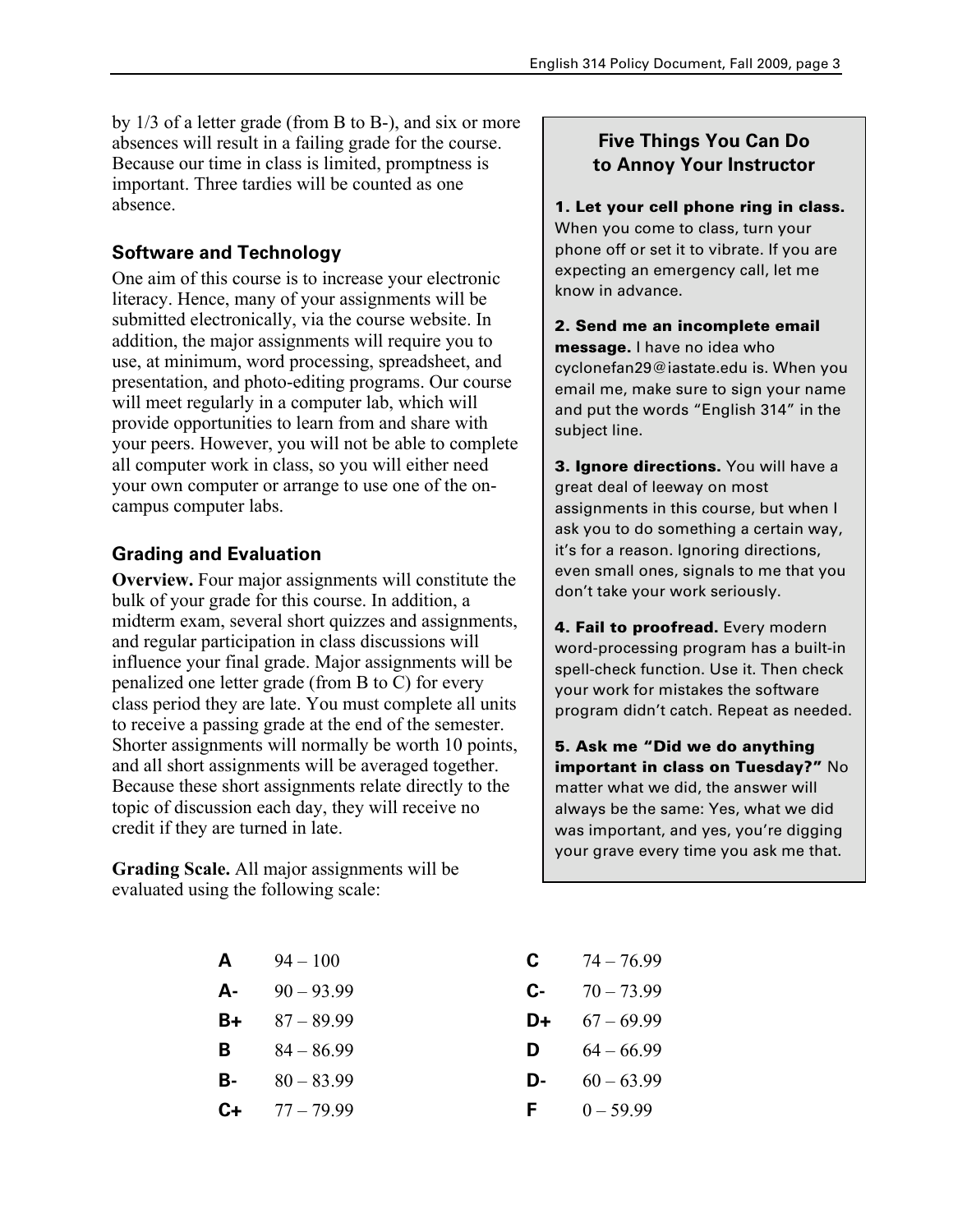**Grading Criteria.** All major assignments will be evaluated using the following criteria:

**A** *Superior Accomplishment*. Shows excellent analysis of the assignment and provides an imaginative and original response. Successfully adapts to the audience, context, and purpose of the assignment. Contains no mechanical errors and requires no revisions. The assignment is ready to be presented to the intended audience.

**B** *Commendable*. Shows judgment and tact in the presentation of material and responds appropriately to the requirements of the assignment. Has an interesting, precise, and clear style. Contains minor mechanical errors and requires revision before the assignment could be sent to the intended audience.

**C** *Competent.* Meets all the basic criteria of the assignment, and provides a satisfactory response to the rhetorical situation. There is nothing remarkably good or bad about the work, and equivalent work could be sent out in the professional world following revisions to the organization, style, or delivery of the assignment.

**D** *Needs Improvement*. Responds to the assignment, but contains significant defects in one of the major areas (context, substance, organization, style, or delivery). The assignment could not be presented to the intended audience without significant revision.

**F** *Unacceptable*. Provides an inadequate response to the assignment or shows a misunderstanding of the rhetorical situation. Contains glaring defects in one or more of the major areas (context, substance, organization, style, or delivery). The assignment could not be presented to the intended audience.

**Weighted Assignments.** Major units and shorter assignments will be weighted as follows:

| Unit 1: Definitions and Descriptions                | $10\%$   |
|-----------------------------------------------------|----------|
| Unit 2: Instructions                                | $20\%$   |
| Unit 3: Team Research Proposal                      | $15\%$   |
| Unit 4: Electronic Portfolio                        | $20\%$   |
| Midterm Test                                        | $15\%$   |
| Quizzes (approximately ten throughout the semester) | $10\%$   |
| Short Assignments and Class Participation           | $10\%$   |
| TOTAL                                               | 100 $\%$ |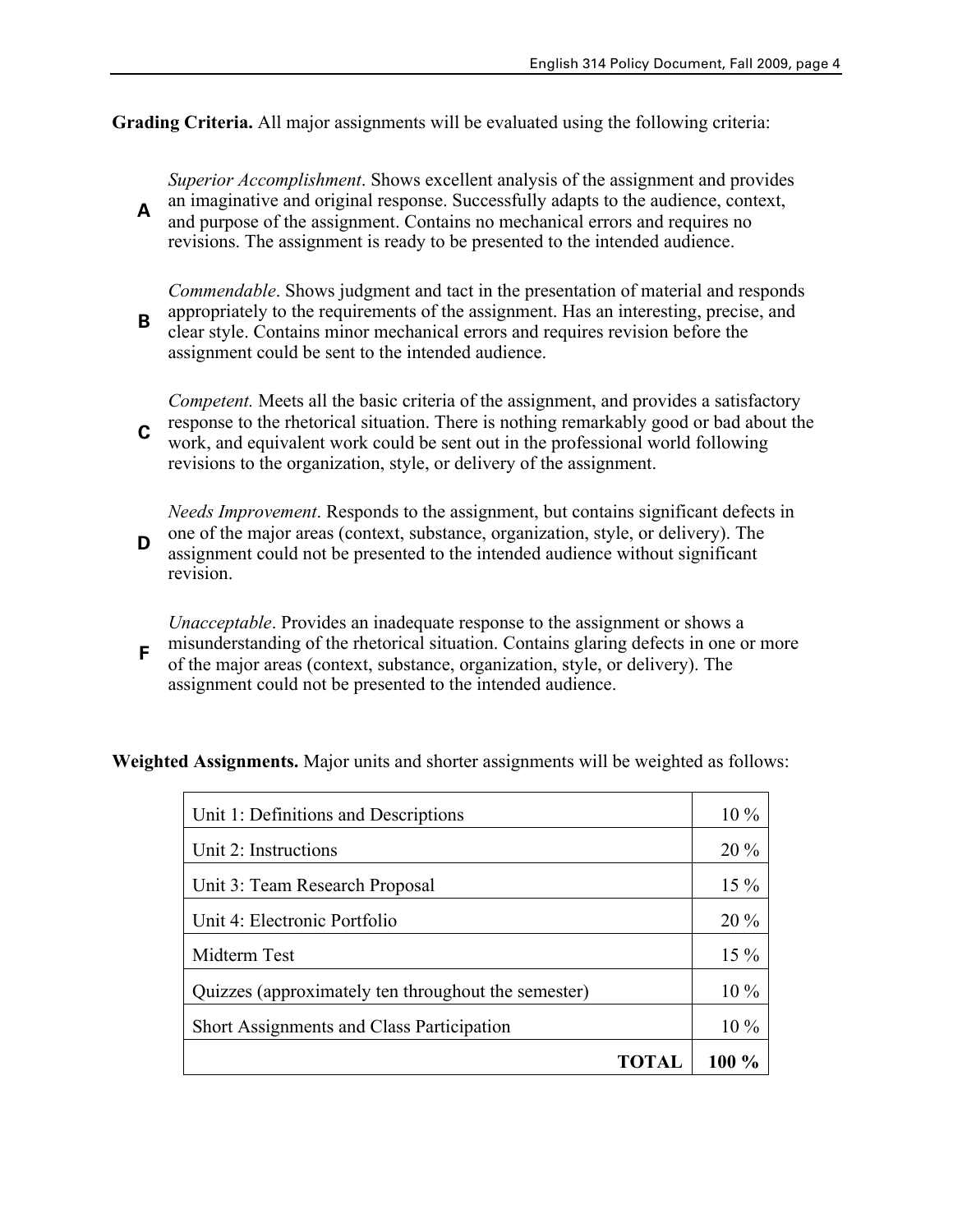### **Plagiarism**

Plagiarism is a serious legal and ethical breach, and it is treated as such by the university. I do not tolerate plagiarism in any form. **If you are caught plagiarizing, you will receive an automatic 0 on the assignment. Depending on the severity of the plagiarism, you may also fail the entire course. In addition, I will report the incident to ISU's Office of Judicial Affairs.**

Plagiarism occurs when a writer, speaker, or designer deliberately uses someone else's language, ideas, images, or other material without fully acknowledging its source by quotations marks, in footnotes or endnotes, and in lists of works cited. In this course, we will draw heavily upon text, images, video, and other electronic materials found online; the fact that such material is online does not lessen our obligation to give credit where credit is due.

All work you submit in this class is to be 100% your own work (in collaborative contexts, generated 100% by you and your teammates). As is true of all work done at the university, any secondary sources (articles, images, music, interviews, websites or other electronic media—any content beyond a student's own) must be cited. Some cultures allow un-cited borrowing; in American education, each student must cite every source used. For more information, visit: http://instr.iastate.libguides.com/content.php?pid=10314

Occasionally students will unintentionally plagiarize material because they have failed to keep track of their sources as they acquire them and use them. In such cases, students claim they were unaware of university's policies on academic dishonesty, feign ignorance concerning what constitutes plagiarism, or try to convince me that their motives were pure. I am not in a position to judge your intentions; as a result, I am obligated to report all cases of plagiarism (regardless of the circumstances) to the university. If you have any questions about plagiarism and how it relates to your work or the work of your team, please talk to me before you turn in an assignment. Once plagiarized work has been submitted for a grade, I have no choice but to enforce this policy.

### **Disability Accommodation**

Please address any special needs or special accommodations with me at the beginning of the semester or as soon as you become aware of your needs. Those seeking accommodations based on disabilities should obtain a Student Academic Accommodation Request (SAAR) form from the Disability Resources office, located in the Student Services Building, Room 1076 (515-294- 7220).